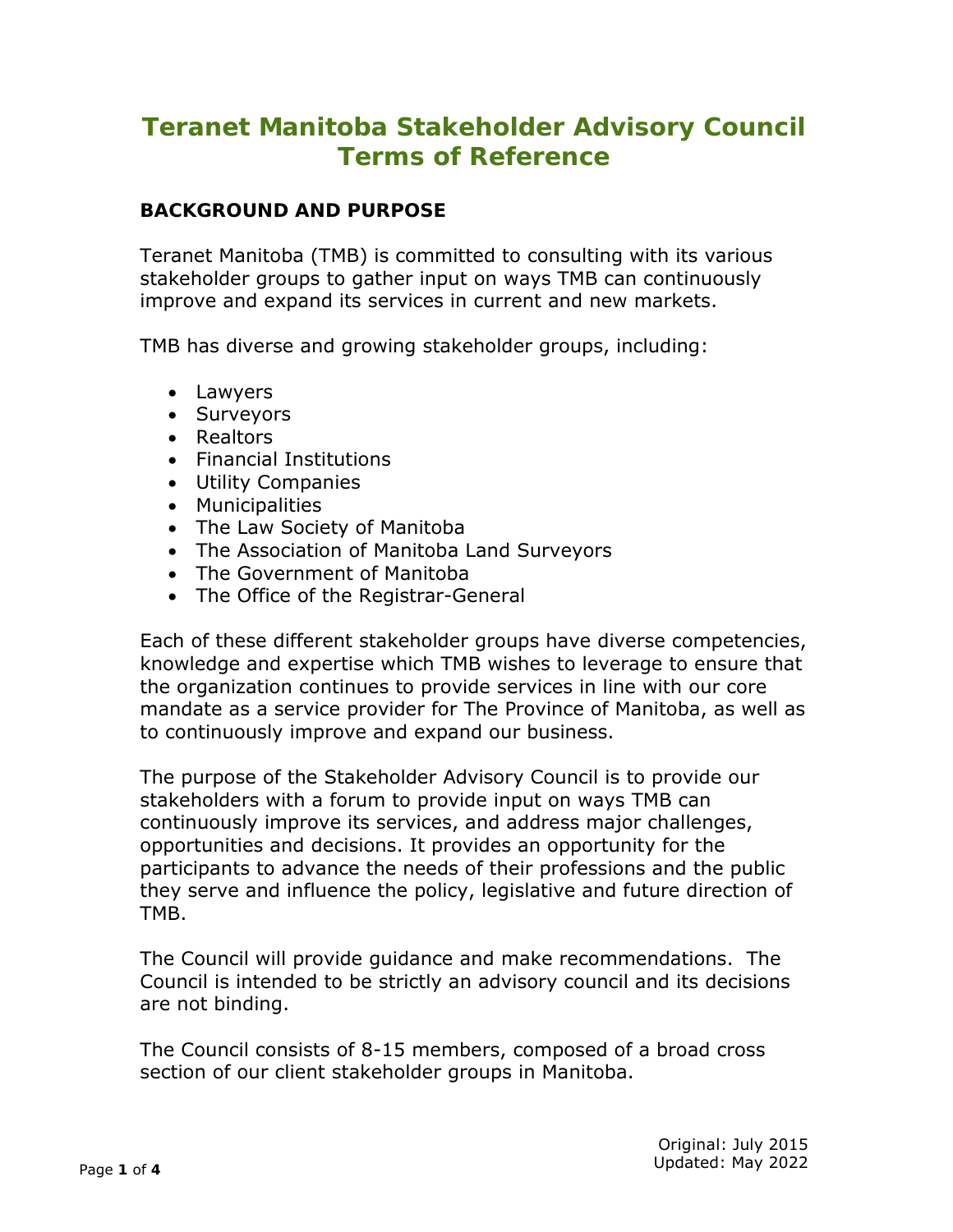# **A. OBJECTIVES AND PRINCIPLE DUTIES**

The purpose of this Council is to ensure consultation and input from TMB stakeholders. The Council members will have an opportunity to bring forward to TMB feedback and recommendations on the following items:

- Policy development or changes on matters of significance to the operation and purpose of TMB services
- Significant Act and Regulation amendments (e.g. *The Real Property Act,* The Registry Act, The Condominium Act, The Surveys Act)
- Product enhancements and new services

The expected Council outcomes are:

- Improvements to TMB processes, policies, legislation and system functionality prioritized in consultation with our clients
- Alignment of TMB's policy and processes with business needs
- An improved understanding how changes to TMB's products or the introduction of new services impact its clients
- Insight on issues and trends relating to TMB's products and services
- Improved collaboration between stakeholder groups and TMB
- Increased opportunities for knowledge gathering and communication between advisory group participants

# **B. PARTICIPATION GUIDELINES FOR COUNCIL MEMBERS**

Each participant agrees to:

- Attend Council meetings and provide advance notice when unable to attend;
- Work cooperatively and constructively with all other participants;
- Participate actively in the Council;
- Review agenda and supporting materials prior to meetings;
- Commit to prepare for and attend meetings, which shall held quarterly;
- Bring forward to the Council issues of interest and concern from the stakeholders they represent.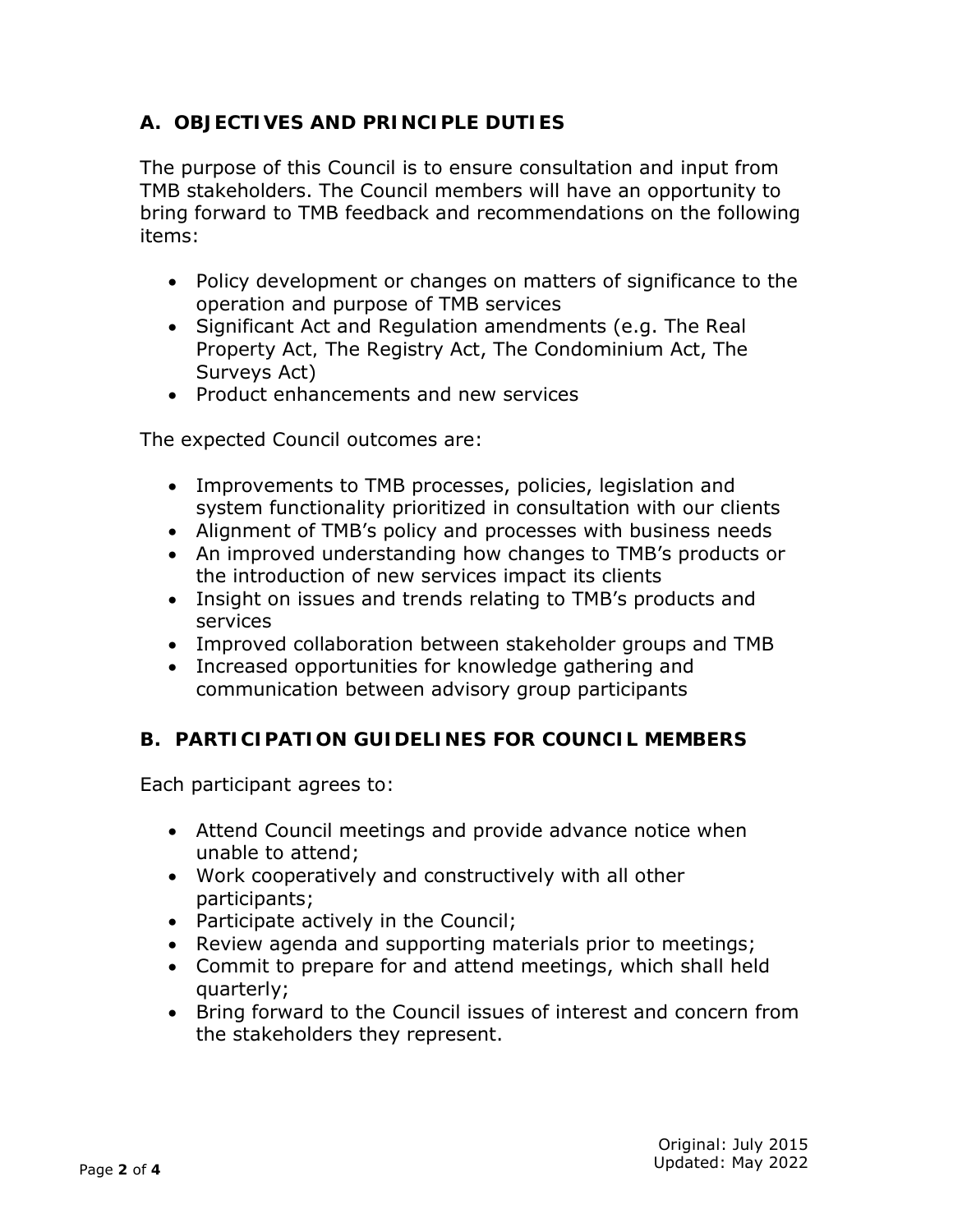## **C. RESPONSIBILITIES OF CHAIRPERSON**

The Chair will be TMB's Executive Sponsor in charge of stakeholder engagement. TMB will also provide administrative support.

The Chair person has the following responsibilities:

- Chair meetings of the Council;
- Provide one resource at the meetings to record meeting minutes;
- Set the agenda;
- Coordinate the activities of the Council;
- Ensure the Council has the required number of participants and that participants are fulfilling their responsibilities.

### **D. MEETINGS**

Meetings of the Council will be held biannually at the call of the Chair. Ad hoc meetings will be convened as needed. Reasonable notice shall be given by email communication to each member of the council. Efforts will be made to have the agenda and associated material sent to each member of the council one month prior to the scheduled meeting. The goal is to keep the meetings to a 2 hour duration.

To facilitate participation by members located outside the City of Winnipeg, meetings will be held using video or telephone conferencing. Where the Chair determines it is preferable to have an in-person meeting with all members, a per diem travel expense will be covered by TMB.

### **E. TERM OF POSITION**

Members will serve two year terms with the option to request additional one-year term renewals.

### **F. COUNCIL MEMBERSHIP**

TMB will ensure we have the broadest possible perspective and that its client base is fairly represented on its advisory council, having given consideration to factors such as geographical representation, experience in the industry, and firm size. Members are selected from as many of the following stakeholder groups as possible.